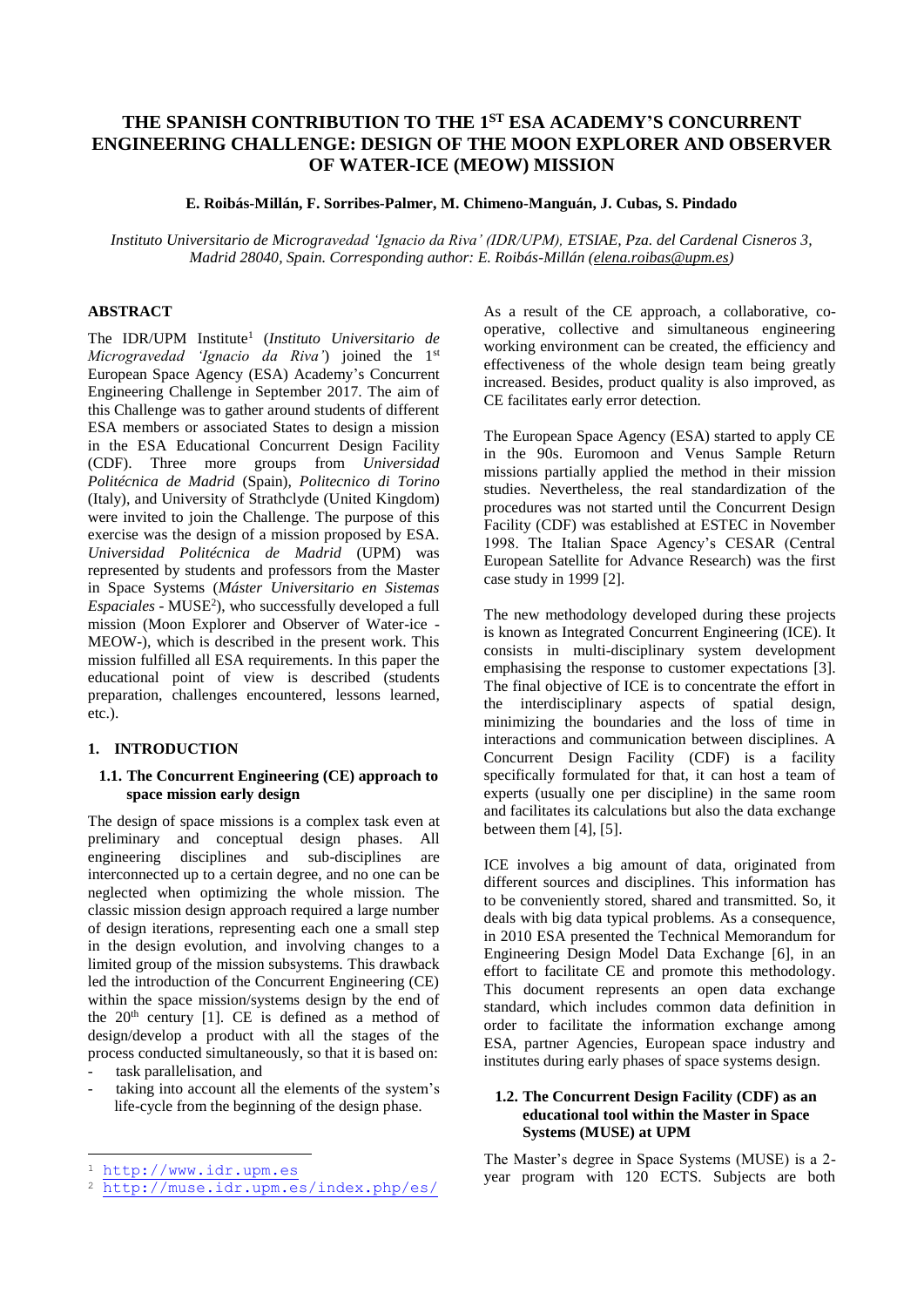theoretical and practical; all related with space sciences research and technology and they are classified into five different groups of subjects:

- Advanced Mathematics
- Space Projects Definition
- System Engineering
- Spacecraft Subsystems
- Case Studies I, II and III, and Final Project

Within MUSE's academic program two learning methodologies have importance: Multidisciplinary Teaching and Project Based Learning (PBL). IDR/UPM professors firmly believe that both methodologies are of special relevance for teaching about space systems.

The PBL approach is essential in engineering. It allows improving the problem resolution skills of the students. Students lean to make preliminary research, analyse possible solutions and develop proposals. When the project is related with space technology, the solution typically cannot be obtained without collaboration between disciplines. Space mission design has a multidisciplinary character, it usually requires a team of system engineers and domain specialists that work together to find a solution that accomplish the overall mission main requirements. During the first stages of the design multiple possible solutions are available. They have to be evaluated, discarded or modified by subsystem specialists, in such a way that the process cannot be sequential, because that will result in excessive cost and time consumption. CE is the result of trying to optimize the process, reduce and simplify the mission scenarios and solutions, and minimize the effort. Working in multidisciplinary projects provides the students the opportunity to work collaboratively and increase their teamwork and communication skills, learn about the expertise areas of other teammates and solve the complex challenges of today's engineering practice.

In Table 1, the MUSE academic load (measured in  $ECTS<sup>3</sup>$ ) based on Multidisciplinary and PBL Learning Methodologies is summarized for each group of subjects. Except for Advanced Mathematics subjects, which are a tool for the rest of disciplines, all the categories have important contribution of these methodologies. Furthermore, over 50% of the total academic load is multidisciplinary and based on PBL.

CDF has been used as an education tool for teaching CE to the students. By introducing CE in the MUSE a triple objective is achieved. First, it allows the students to be up to date with the latest design trends, which drives the graduates to a fast insertion into the labour market. Second, the students are taught to be competitive, as the product realization needs to be a smart concurrent process. Finally, the working sessions get students to discard the obsolete concept that products and systems

Ē,

realization consist of sequential steps of design, almost independent with each other

MUSE students approach to CE in different ways. During the Case Study I, II and III and/or the Final Project (see Table 1), they learn about the development of a CDF by participating in the design and implementation of the modules. Besides, they train on CE practice by joining full mission design sessions, and being part of challenges such as the one described in the present work (see Figure 1).

| Group                                    | <b>Total</b><br><b>ECTS</b> | <b>Learning methodology</b>        |
|------------------------------------------|-----------------------------|------------------------------------|
| Advanced<br><b>Mathematics</b>           | 12.0                        | 100% Mono-disciplinary             |
| Spacecraft<br>Subsystems                 | 28.5                        | 53% Multidisciplinary + PBL        |
| <b>Space Projects</b><br>Definition      | 22.5                        | $60\%$ Multidisciplinary + PBL     |
| System<br>Engineering                    | 25.5                        | $30\%$ Multidisciplinary + PBL     |
| Case Studies and<br><b>Final Project</b> | 31.5                        | $100\%$ Multidisciplinary +<br>PBL |
| <b>TOTAL</b>                             | 120                         | 55% Multidisciplinary + PBL        |

*Table 1. The five groups of subjects included in the Master of Space Systems (UPM), classified by type of learning (mono-disciplinary or multidisciplinary + PBL)*

CDF is a key tool to support the learning methodologies used in the MUSE. The multidisciplinary teaching process can be intensified with CE sessions, where the relations between different disciplines are shown. Besides, students participation on real working sessions contribute to reinforce the PBL academic load.



*Figure 1. Second-year MUSE students in the IDR/UPM CDF during the 1st ESA Academy's Concurrent Engineering Challenge*

#### **1.3. The Concurrent Design Facility (CDF) at IDR/UPM**

The space systems engineering facilities of IDR/UPM Institute are located in the Montegancedo campus of UPM. These facilities include manufacturing plants, an ISO-8 clean room, a vacuum thermal chamber, a vibration room, etc. In July of 2011, the IDR/UPM and ESA signed an agreement to develop a CDF for educational purposes. The resulting facility involves a

European Credit Transfer and accumulation System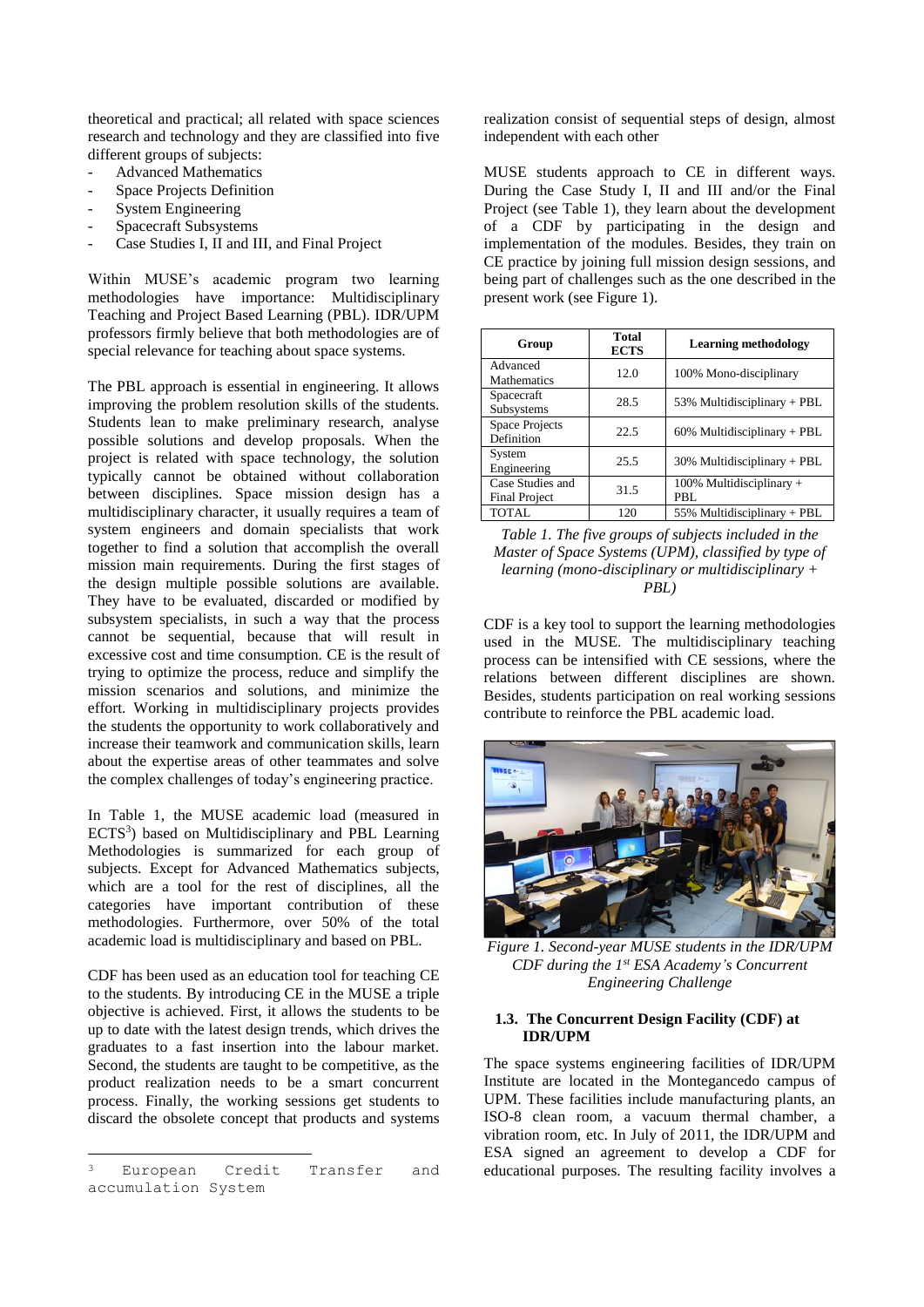system engineer (or session conductor) workstation together with twelve more workstations for space mission subsystems specialists, an audio-visual distribution system with four shared screens, a server, and a videoconference system. Since its first operative version, the CDF is continually under development following the indications of the ESA's Technical Memorandum for Engineering Design Model Data Exchange (CDF) [6].

In addition to the hardware, the CDF needs appropriate software to perform CE. IDR/UPM's CDF software is based on the ESA's software OCDT (Open Concurrent Design Tool), a central data model design to be the future standard tool for CE activities in the European space community [7]. The OCDT consists of several elements. On the server side, it needs a persistent data store, web service processor, firewalls and protocols [8]. To interact with the database, the subsystems workstations use an add-in on top of Microsoft Excel©, the ConCORDE (Concurrent Concepts, Options, Requirements and Design Editor).

Finally, each discipline needs a module to perform the calculations. The specialist will use it to design its subsystem. During the process, some variables will be calculated with the requirements of other modules, while the specialist will be free to fix the value of others, inherent to his module. For example, in the thermal subsystem module the total power dissipation may depend on the power subsystem estimations about power consumption, while the thermal insulation of the spacecraft and thermo-optical properties of the spacecraft can be selected by the thermal specialist. The results of the module shall meet the thermal requirements of the mission.

Depending on the mission and its critical requirements, these subsystems shall be more or less complex. It is convenient that the modules are as versatile as possible, but when the mission goes beyond the conventional, new capabilities could be added. Eventually, it may be necessary to increase the number of modules or even reduce it.

## **2. THE 1ST ESA ACADEMY'S CONCURRENT ENGINEERING CHALLENGE**

Developing the education strategy of ESA, its Education Office called in March 2017 for the 1<sup>st</sup> ESA Academy's Concurrent Engineering Challenge to spread the concurrent engineering philosophy to European aerospace students. The challenged was focused on student groups (between 15 and 25) that should work in a CE scheme designing a satellite in a short time period with the support of two system engineers.

The challenge was held on September 12th – 15th simultaneously in several CDF facilities: both ESA Member and Associate State universities as well as in the ESA Academy's Training and Learning Centre. In this first edition, four student groups took part in the challenge: students selected by ESA Academy's Training and Learning Centre at the European space Security and Education Centre (ESEC) in Belgium, a group of students from *Politecnico di Torino* (Italy) and from University of Strathclyde (United Kingdom), and a group of students (Figure 1) from MUSE MSc of *Universidad Politécnica de Madrid* (Spain).

During the four days of the challenge, the students at each location were divided in smaller groups that were devoted to each of the main disciplines involved (i.e., structures and configuration, power, orbit analysis, thermal, attitude and orbit control, communication and data handling.).

The work of each smaller team was interconnected through the CDF to assess the system design and the fulfilment of the mission requirements along the fourday challenge. Each day, a progress meeting involving all the participating CDFs was held to ponder the situation and share the design choices and difficulties found. A final meeting at the end of the challenge allowed to compare the designs achieved by each team and to learn from the different engineering decisions made along the way

# **2.1. The Challenge proposed mission**

The aim of the mission proposed for the challenge is to look for Moon Surface areas that could be used as locations for a future human base. The feasibility of the surface to this end is determined by the presence of water. Therefore, the mission shall make pictures of the surface with enough resolution to evaluate this presence of water, 10m/pixel. The search area is the Moon South Pole where high water/ice content is expected to be found.

In addition to the presence of water, to consider an area feasible for human permanent occupation two secondary elements are to be considered: First the lunar radiation (both in surface and in lunar orbit) and second the micro-meteorite environment in order to ensure the safety of a long term orbiter (e.g. relay satellite, escape shuttle, etc.).

These objectives are to be fulfilled by a small low-cost mission that is considered to be possible taking into account the current development of Cube-sat missions. From the point of view of mission operation, an ESA management is assumed and beginning of project Phase-A is not expected to start before 1st January 2019 with a probable launch time around 2023 (assuming its development in four years).

The specific mission requirements stated by ESA for the mission are:

The mission shall make pictures of Moon South Pole areas with high-expected water/ice content, with a resolution of 10 m/pixel.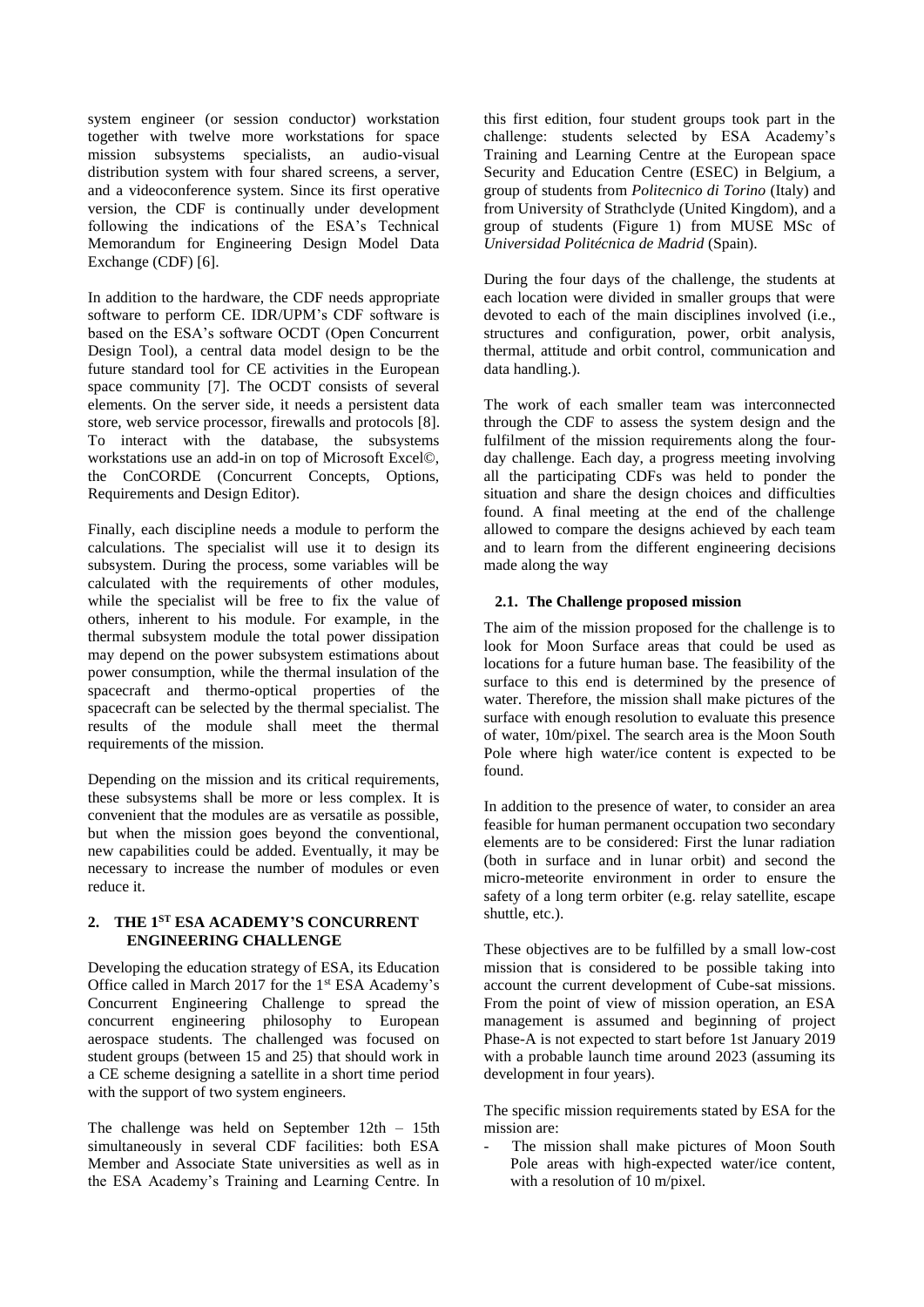- The mission shall observe the lunar radiation and micro-meteorite environment.
- The mission shall consist of a single satellite or a single plane constellation.
- The mission shall stay in Lunar orbit for 2 years.
- The mission shall be launched using an Ariane shared GTO (Geostationary Transfer Orbit).
- The mission shall be compatible with any launch date between years 2023 and 2025.
- The total combined mass of the whole system shall be 300 kg.
- The mission should use COTS (Commercial-Off-The-Shell) components.
- The mission shall have and end of life disposal manoeuvre.
- The mission shall use direct to earth communication.

# **3. MUSE STUDENTS PROPOSAL: THE MEOW (MOON EXPLORER AND OBSERVER OF WATER/ICE) MISSION**

The mission designed by MUSE students during the 4 days session [9], is classified into five different phases ranging from the deployment of the satellite in the GTO orbit to the disposal manoeuvre. The different phases can be summarized as follows:

- Mission phase 1: Comprises the deployment of the spacecraft into GTO from the Arianne V upper stage, the attainment of a stabilized attitude, deployment of solar panels and the conduct of checkout activities (ground system checkout and functional tests during ground station visibility periods). The estimated duration is about 1 week.
- Mission phase 2: This phase, of 3-months duration, comprises the transfer phase from GTO to Moon orbit, to place the spacecraft in a stable lunar polar orbit with a perilune altitude of 100 km. To be compatible with any launch date and to achieve the selected orbit, a Weak Stability Boundary (WSB) Low-Energy transfer trajectory from GTO to the Moon via Sun-Earth was selected. The orbit plane is changed in the moon capture to make the transfer valid for all epochs. A substantial amount of mass could be saved in case the orbit change is performed when the Sun crossed the ecliptic plane, but as this happens just twice a year, it will not fulfil the mission requirements. A similar limitation is found to use phasing orbits to optimise and correct manoeuvre errors in the orbit transfer.
- Mission phase 3: Due to the orbit perturbations in the Moon and the consequent cost of orbit maintenance the lunar imaging phase is limited to 10 months. As advantage of this high eccentric orbit a continue image of the lunar surface can be downlinked in each orbit period.
- Mission phase 4: After the 10 month imaging phase, the main objective of the scientific mission is considered achieved and the rest of the time is dedicated to the study of radiation environment and micro-meteorites detection.

Mission phase 5: The end-of-life manoeuvre is performed. A final Delta-V is applied to deorbit the satellite in the Moon surface outside of the survey region.

To fulfil the science mission requirements, the following payloads on-board the spacecraft were selected:

- Terrain mapping camera: It is a stereoscopic instrument in panchromatic band for topographic mapping with high spatial and altitude resolution. The South Pole covered area is a circular surface of 600 km of diameter and the observation time is around 340 s. Therefore, 47 orbits are needed to complete the total South Pole surface mapping. The ground resolution at the orbit perigee is 5 m/pixel, for a 100 km altitude. When the satellite enters/exits the survey region (with an altitude of 260 km) the resolution is 9.2 m per pixel (in accordance with the mission requirements). The power consumption of the camera is 2 W and its mass is 6.3 kg.
- Spectrometer: For observation and detection of water and ice in the Moon surface. With a mass of 0.4 kg and a power consumption of 5 W, has a wide selection of models for measurements in 200-1150 nm wavelength ranges.
- Micro-meteorites detector: This payload measures the electrical charges generated by the impact of small masses on a gold surface. The power consumption is 1.8 W and its mass is 0.6 kg. It can detect particles between 7-10 g (at speed up to 20 km/s).
- Radiation detector: Composed of three detectors, one for the first energy range (200 keV to 100 MeV, for low linear energy transfer), and two for the second energy range (2 MeV to 1 GeV, for high linear energy transfer). Its mass is 5.6 kg and the power consumption is 7 W.

The primary structure is a semi-monocoque octagonal prism of 0.9 m high and 0.64 m of apothem, constructed from carbon fibre, and reinforced with eight stringers providing the stiffness needed to withstand loads during launch, as well as positive buckling and static loads margins. The total wet mass of the spacecraft (including margin of 20%) is 262 kg, fulfilling the total mass requirement at launch. A picture of the MEOW spacecraft is shown in Figure 3.

Thermal control system is passively controlled and consists of: 10 layered MLI; structural surfaces used as radiators with a black paint to get the desired surface finish; carbon fibre flexible thermal straps to get a 40 W/K heat flow to the radiators and heaters to prevent components from freezing during eclipse, consuming 15 W of total power. Maximum and minimum temperatures for the spacecraft structures are estimated from ESATAN© analysis, being 17°C and 10°C for the transfer orbit phase (WBS) and 42°C and -25°C during phase 3 and 4.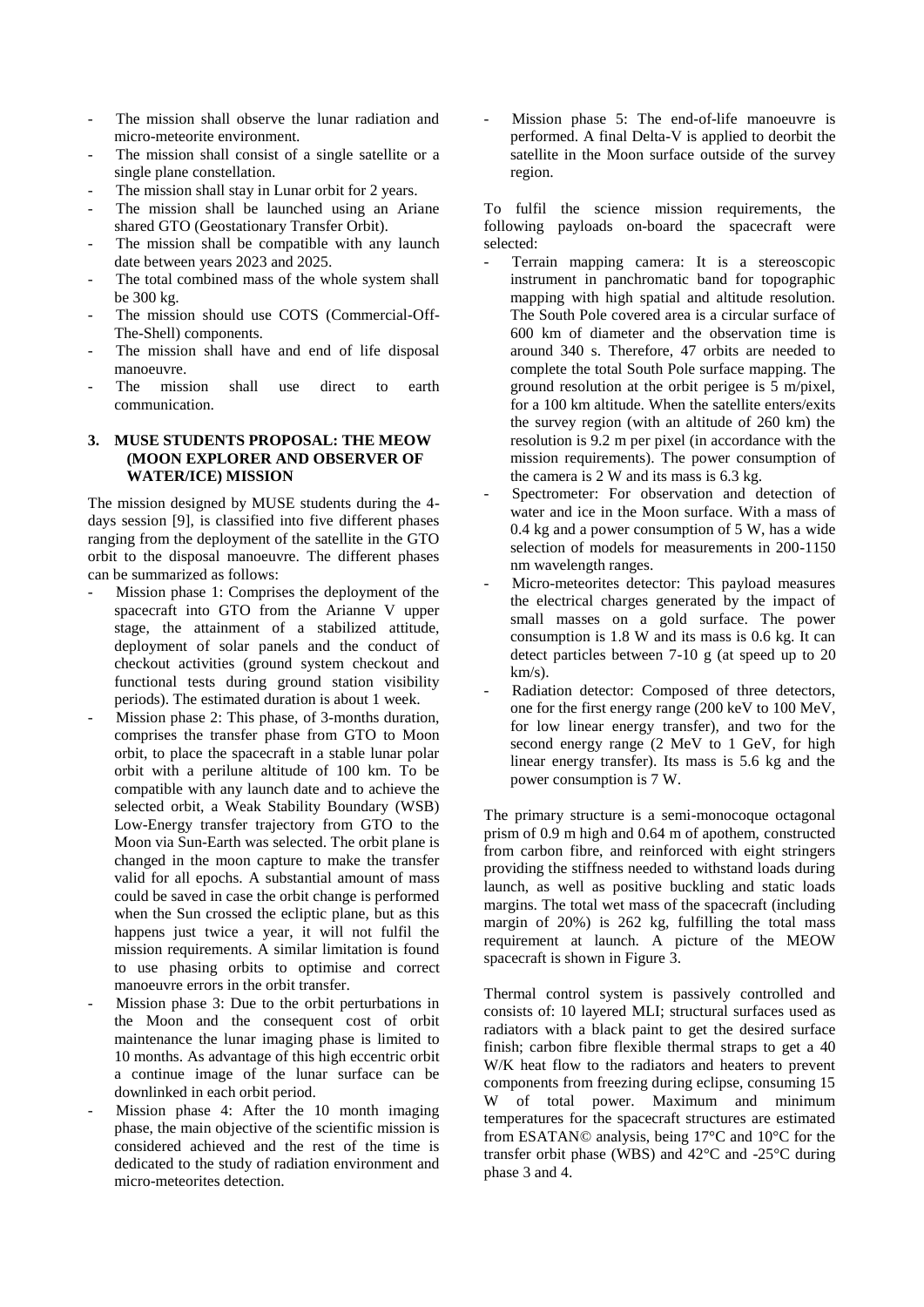The propulsion system consists of a commercial bipropellant (MMH/NTO) rocket engine (of 490 N thrust and specific impulse of 311 sec, with a mass of 4.5 kg including 20% mass margin), responsible for the main propulsion of the satellite during mission phase 2 (the transfer phase) and mission phase 5 (end-of-life). The total fuel tanks mass including the pressurization tank is about 11 kg. The total propellant mass needed for the mission is 141 Kg (including 21 kg of propellant for orbit maintenance in the Moon).

To properly photograph the Moon South Pole, a 3-axis stabilized system was selected. To determine the satellite attitude 2 sun sensors, 2 star trackers and 2 inertial measurement units were used. The main objective was to reach a nadir stabilized pointing during each spacecraft pass over the South Pole so a zeromomentum system composed of 4 reaction wheels (one of them for redundancy) was selected. For orbit maintenance and reaction wheels desaturation, 9 thrusters were positioned in the external surface to achieve the 3-axis control. Each thruster demands 16.5 W to be operated. The total mass of the AOCS system is 9 kg.

The power plant subsystem consisted of two deployable and steerable solar panels and a lithium-ion battery of 400 Wh and 3 kg mass, able to provide the required electrical power during the Moon eclipse of maximum duration. The Power Control and Distribution Unit consumes 6 W and has 2.2 kg mass. During the secondyear mission, on 5th May 2023, an Earth eclipse event of about the 78% of the orbital period will take place. During this event, the satellite is required to enter in latency mode (the OBC is switched off in order to allow the batteries to be charged) to ensure the survival of the mission.

The OBDH subsystem, based on COTS elements, is composed of an on-board computer or microprocessor (which consumes less than 1 W and has 24 g mass), the data handling system and the analog-to-digital converters (ADC).

Finally, for earth communication, a double system was selected: a S-band antennae system (with 5 S-band antennae distributed around the spacecraft structure) of 6 W of total power consumption for GTO orbit and WBS transfer; and a 2 X-band steerable antennae system for Moon orbit (17 W of total power consumption). With the 2 Mbps data downlink rate available, the data retrieved during each orbit can be downlinked along the 2-year mission except for some critical access dates. The main ground station and mission control will be located in Madrid, Spain (40.42ºN, 3.79ºW) although some other ground station options could be required to support the mission.

The mean duration access for the mission period is 3.1

hours of contact per day, so the 2 Mbps downlink data rate transponder is able to download the telemetry and payload data per day. The total mass of the communication system is 7.8 kg.



*Figure 2. MEOW Spacecraft. (1) Main thruster, (2) attitude control thrusters, (3) deployable solar panels, (4) orientable X-band antennae system, (5) Launch adapter ring. S-band patch antennas and sensors are not shown in the image*

## **4. FUTURE CHALLENGES AND CONCLUSIONS**

Since its conception, the IDR/UPM MUSE MSc was project oriented as teaching methodology. This approach has been applied with different levels of integration along the years with the MUSE students as the main contributors to tools and utilities for space mission design, always under the direction of the MSc professors and the institute staff.

This approach involves the development of software and hardware solutions around UPMSat-2 mission [10] with first and second-year students working on subsystem models in a collaborative way. This framework of collaboration is essential as the first-year students are introduced into a CE scheme with little or none experience in such approach or some of the disciplines interconnected. To overcome this obstacle, support from second-year that have gathered a significant level of experience through the Case Studies and CDF design sessions is essential. This cooperation enables the comprehensive and resource-effective use of the CDF and ensures the success in the mission design studies.

To guarantee the success of the collaboration between first and second-year students, regular CDF sessions are held up. On February 2018, a CDF design session was conducted with the participation of three second-year students under the lead of an IDR/UPM system engineer and with the assistance of first-year students that had the opportunity to become familiar with the CDF available tools and to fully develop a Phase-0 space mission guided by their second-year classmates.

With the current implementation of CE and IDR/UPM CDF the academic potential has been proved clearly in terms of motivation and academic productivity in MUSE study cases as perceived and demonstrated by the MSc students. Beyond the academic profit of